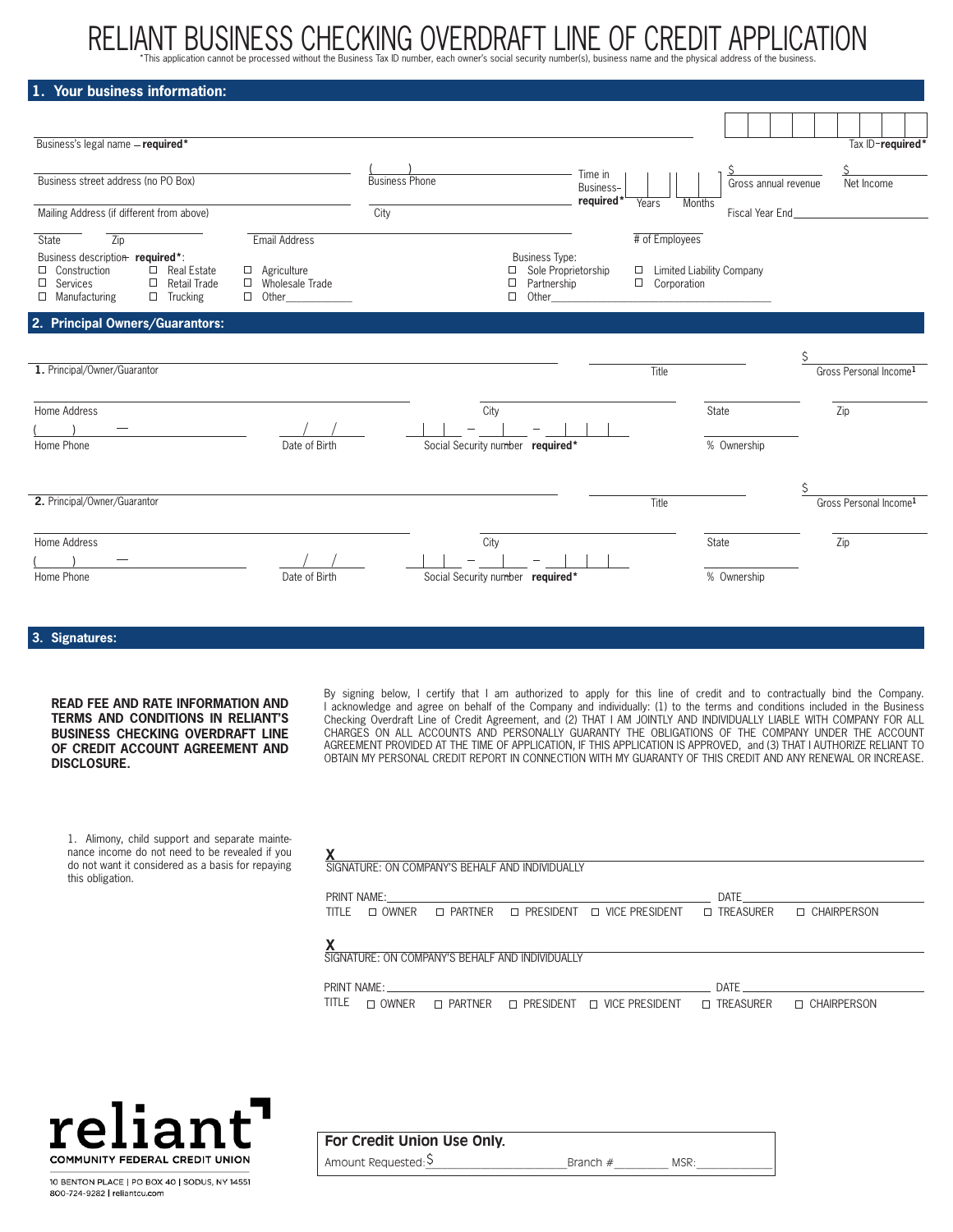# **BUSINESS CHECKING OVERDRAFT LINE OF CREDIT AGREEMENT**

#### Disclosures Effective May 1, 2022

This Credit Agreement will be referred to as "this Plan" and will govern borrowing pursuant to signature advances, checking line-of-credit advances to cover overdrafts, Visa Check Card advances to cover overdrafts, and non-Visa lines of credit advances. "You" and "your" mean each person who accepts this Plan. The "Credit Union" means Reliant Community Federal Credit Union.

#### **1. HOW THIS PLAN WORKS**

If the funds available in your checking account are not sufficient to cover an item presented for payment, an advance will occur from your Business Checking Overdraft Line of Credit. The amount advanced will be the exact amount (subject to your credit limit) necessary to pay this item. The Credit Union, however, is not required to make advances to you under this Plan and can refuse a request for an advance at any time.

#### **2. CREDIT LIMIT**

For purposes of this Plan, "Credit Limit" is defined as the amount of credit available to you for this Business Overdraft Line Of Credit.

#### **3. PROMISE TO PAY**

You promise to repay to the Credit Union all advances made to you under this Plan and any applicable charges described in this agreement.

The minimum monthly payment due is 10% of the outstanding balance, or \$100, whichever is greater. Payments are due the 27<sup>th</sup> of each month, unless a different date is set by the Credit Union at the time of an advance or is told to you in writing by the Credit Union.

Payments must include any amounts past due and any amount by which you have exceeded the credit limit you have been given. You may prepay all or part of what you owe at any time without any prepayment penalty.

You authorize the Credit Union to transfer from any of your share account(s) any monthly or past due payments if the payment is not made by you on the payment due date.

#### **4. COST OF CREDIT**

The dollar amount you pay for money borrowed is called a **FINANCE CHARGE** (interest). The **FINANCE CHARGE** is calculated at a daily periodic rate of .049%. This is an **ANNUAL PERCENTAGE RATE** of 18%.

To figure the Finance Charge on your Business Overdraft Line of Credit, we compute a daily Finance Charge by applying the daily periodic rate to the amount you owe at the end of the day (including new advances and deducting payments and credits made during that day). We do not include unpaid finance charges in the calculation of your daily balance. Then, we add up all the daily finance charges for each day of the billing cycle. This gives us the finance charges for that billing cycle. There is no "free period" or "grace period." You can reduce the finance charge by making your payments as promptly as possible.

#### **5. OTHER CHARGES (FEES)**

You understand that the following fee can be charged against any accounts covered under this Plan:

Late charge: A fee equal to the greater of 5% of the scheduled payment or \$10 will be assessed on payments received more than 10 days past the due date. The late payment charge and terms may be changed by the credit union subject to limitations and applicable laws and regulations.

#### **6. SECURITY INTEREST**

You agree that, to the extent permitted by law, the shares and deposits in all joint, individual, and business accounts you have with the Credit Union now and in the future will secure all advances under this Plan. Shares and deposits in an Individual Retirement Account and any other account that would lose special tax treatment under state or federal law, if given as security, are not subject to the security interest you have given in your shares and deposits except to the extent that the courts permit.

Properties given as security under this Plan or for any other loan may secure all amounts you owe the credit union now and in the future.

#### **7. DEFAULT**

Company will be in default under this Agreement, and the full amount owed by Company to Credit Union under this Agreement shall, after 10 days written notice, become immediately due and payable, if any of the following occur:

a. Company fails to comply with any term or condition of this Agreement or fails to make any payment when due; or

b. Upon the death of a Guarantor of Company's obligations under this Agreement ("Guarantor"), or upon the death of a Company owner, if the Company is a sole proprietorship or partnership; or

c. Company or any Guarantor has made a false or misleading statement in the credit Application and/or in representations to Credit Union during the term of this Agreement; or

d. A judgment or tax lien should be filed against Company or any Guarantor or any attachment or garnishment should be issued against any of the property or rights of Company or any Guarantor, specifically including anyone starting an action or proceeding to seize any funds on deposit with Credit Union; or

e. Company or any Guarantor becomes the subject of a bankruptcy or insolvency proceeding; or

f. Credit Union believes, in good faith, that Company's ability to repay indebtedness hereunder is or soon will be impaired, time being of the essence.

#### **8. CANCELING OR CHANGING THIS PLAN**

The Credit Union has the right to change the terms of this Plan from time to time and will give you any notice required by law. Any change will apply to future advances. At the discretion of the Credit Union and subject to any requirements of applicable law, the change in terms will also apply to unpaid balances. Your continued use of this type of credit account, a card, or checks thereafter will indicate your agreement to the changes.

#### **9. STATEMENTS AND NOTICES**

On a regular basis you will receive a statement showing transactions under this Plan during the period covered by the statement. Statements and notices will be mailed to you at the most recent address you have given the Credit Union in writing. Notice to any one of you will be notice to all.